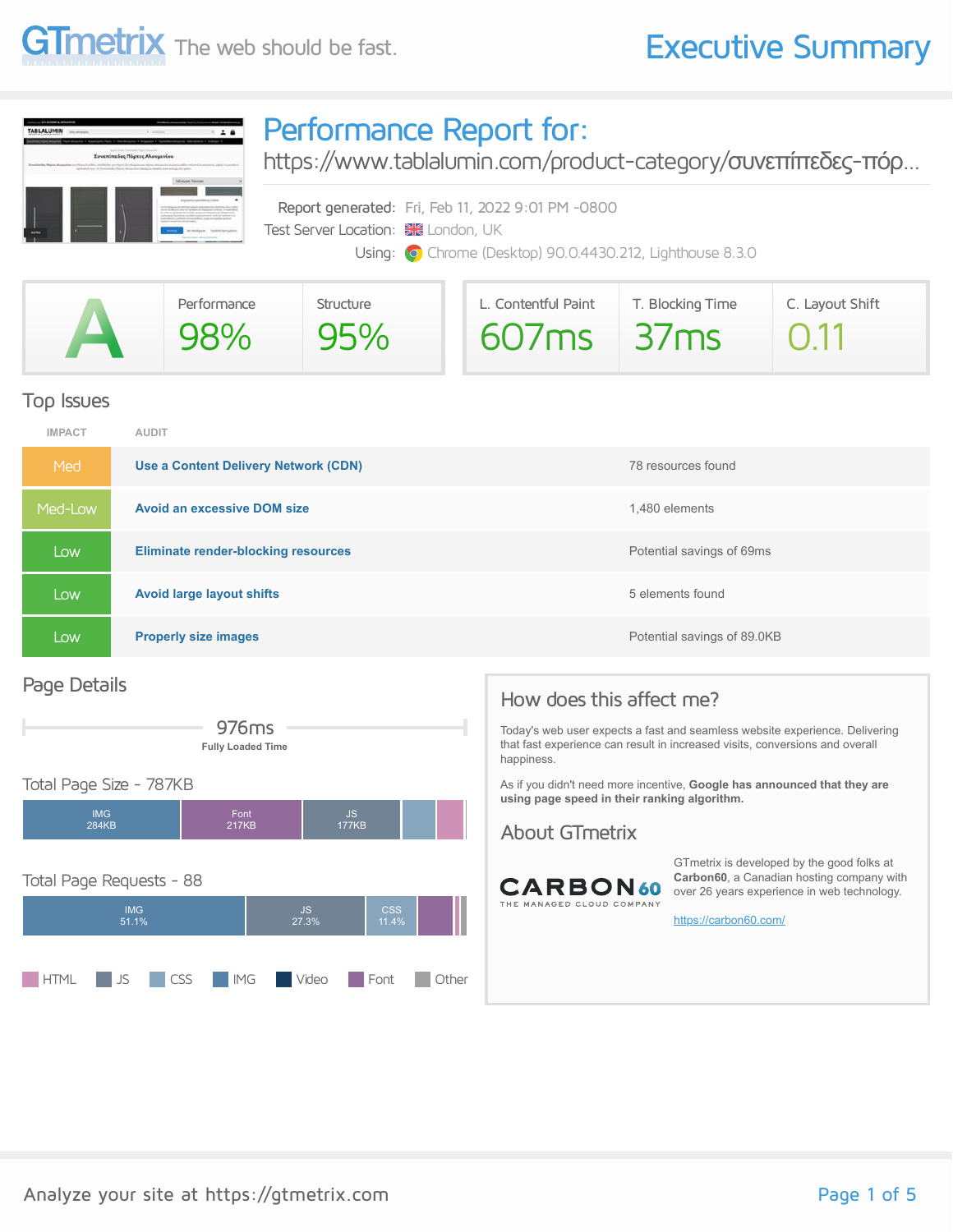## **GTmetrix**

The waterfall chart displays the loading behaviour of your site in your selected browser. It can be used to discover simple issues such as 404's or more complex issues such as external resources blocking page rendering.

#### **Συνεπίπεδες Πόρτες Αλουμινίου Κατάλληλες για Πόρτες Εισόδου**

| συνεπίπεδες-πόρτες-αλουμινίου/     | 200 | tablalumin.com       | 49.5KB | 177ms |                  |                  |       |      |                  |  |  |
|------------------------------------|-----|----------------------|--------|-------|------------------|------------------|-------|------|------------------|--|--|
| breeze_1ddf23fcfd1b2941c456ce01da  | 200 | tablalumin.com       | 2.47KB |       | 30ms             |                  |       |      |                  |  |  |
| breeze_17ed2290fba8af3cbd99844bd   | 200 | tablalumin.com       | 8.40KB |       | 33ms             |                  |       |      |                  |  |  |
| breeze_6c20250e6a33b40d502001392   | 200 | tablalumin.com       | 690B   |       | 33ms             |                  |       |      |                  |  |  |
| breeze_62771ae299251e32590656abb   | 200 | tablalumin.com       | 11.1KB |       | 37 <sub>ms</sub> |                  |       |      |                  |  |  |
| breeze_ff3a2310b920a47b82c49ba4c7  | 200 | tablalumin.com       | 12.8KB |       | 63ms             |                  |       |      |                  |  |  |
| breeze_f304c8daff997fd007e0a5ddfe7 | 200 | tablalumin.com       | 5.82KB |       | 54ms             |                  |       |      |                  |  |  |
| breeze_c1678ed5651af288d15fd2bbd   | 200 | tablalumin.com       | 12.0KB |       | 55ms             |                  |       |      |                  |  |  |
| breeze_ba5c0a083033b68505e12362b   | 200 | tablalumin.com       | 534B   |       | 56ms             |                  |       |      |                  |  |  |
| breeze_7a162ca35a696ba5d54949e3c   | 200 | tablalumin.com       | 1.85KB |       | 56ms             |                  |       |      |                  |  |  |
| breeze-prefetch-links.min.js       | 200 | tablalumin.com       | 633B   |       | 50ms             |                  |       |      |                  |  |  |
| jquery.min.js                      | 200 | tablalumin.com       | 29.6KB |       |                  | 69ms             |       |      |                  |  |  |
| open-sans-v27-greek-600.woff       | 200 | tablalumin.com       | 25.7KB |       | 56ms             |                  |       |      |                  |  |  |
| open-sans-v27-greek-regular.woff   | 200 | tablalumin.com       | 25.8KB |       |                  | 70ms             |       |      |                  |  |  |
| open-sans-v27-greek-700.woff       | 200 | tablalumin.com       | 25.1KB |       |                  | 74ms             |       |      |                  |  |  |
| open-sans-v27-greek-regular.woff2  | 200 | tablalumin.com       | 20.9KB |       |                  | 77 <sub>ms</sub> |       |      |                  |  |  |
| open-sans-v27-greek-700.woff2      | 200 | tablalumin.com       | 20.4KB |       |                  | 78ms             |       |      |                  |  |  |
| open-sans-v27-greek-600.woff2      | 200 | tablalumin.com       | 20.9KB |       |                  | 79 <sub>ms</sub> |       |      |                  |  |  |
| fa-solid-900.woff2                 | 200 | tablalumin.com       | 76.4KB |       |                  | 94ms             |       |      |                  |  |  |
| infinite-scroll.pkgd.min.js        | 200 | tablalumin.com       | 6.80KB |       |                  | 65 <sub>ms</sub> |       |      |                  |  |  |
| jquery.blockUI.min.js              | 200 | tablalumin.com       | 3.37KB |       |                  | 66ms             |       |      |                  |  |  |
| js.cookie.min.js                   | 200 | tablalumin.com       | 1.08KB |       |                  | 67 <sub>ms</sub> |       |      |                  |  |  |
| woocommerce.min.js                 | 200 | tablalumin.com       | 888B   |       |                  | 67 <sub>ms</sub> |       |      |                  |  |  |
| hello-frontend.min.js              | 200 | tablalumin.com       | 1.13KB |       |                  | 68ms             |       |      |                  |  |  |
| complianz.min.js                   | 200 | tablalumin.com       | 9.01KB |       |                  |                  | 127ms |      |                  |  |  |
| uael-nav-menu.min.js               | 200 | tablalumin.com       | 2.94KB |       |                  | 73ms             |       |      |                  |  |  |
| js_cookie.min.js                   | 200 | tablalumin.com       | 1.12KB |       |                  | 74 <sub>ms</sub> |       |      |                  |  |  |
| core.min.js                        | 200 | tablalumin.com       | 6.61KB |       |                  | 75ms             |       |      |                  |  |  |
| mouse.min.js                       | 200 | tablalumin.com       | 1.18KB |       |                  | 77 <sub>ms</sub> |       |      |                  |  |  |
| slider.min.js                      | 200 | tablalumin.com       | 3.11KB |       |                  | 77 <sub>ms</sub> |       |      |                  |  |  |
| jquery-ui-touch-punch.min.js       | 200 | tablalumin.com       | 732B   |       |                  | 77 <sub>ms</sub> |       |      |                  |  |  |
| accounting.min.js                  | 200 | tablalumin.com       | 1.47KB |       |                  | 78ms             |       |      |                  |  |  |
| price-slider.min.js                | 200 | tablalumin.com       | 755B   |       |                  | 86ms             |       |      |                  |  |  |
| selectWoo.full.min.js              | 200 | tablalumin.com       | 19.6KB |       |                  | 90 <sub>ms</sub> |       |      |                  |  |  |
| frontend.min.js                    | 200 | tablalumin.com       | 10.4KB |       |                  | 90ms             |       |      |                  |  |  |
| elements-handlers.min.js           | 200 | tablalumin.com       | 5.25KB |       |                  | 91 <sub>ms</sub> |       |      |                  |  |  |
| webpack.runtime.min.js             | 200 | tablalumin.com       | 2.18KB |       |                  | 91 <sub>ms</sub> |       |      |                  |  |  |
| frontend-modules.min.js            | 200 | tablalumin.com       | 4.53KB |       |                  | 92ms             |       |      |                  |  |  |
| js?id=G-LJTZGMXPHS                 | 200 | googletagmanager.com | 61.6KB |       |                  |                  | 140ms |      |                  |  |  |
| Logo.png                           | 200 | tablalumin.com       | 1.42KB |       |                  |                  |       |      | 51 <sub>ms</sub> |  |  |
| user.svg                           | 200 | tablalumin.com       | 403B   |       |                  |                  |       | 38ms |                  |  |  |
| bag.svg                            | 200 | tablalumin.com       | 729B   |       |                  |                  |       |      | 39ms             |  |  |
| Πάνελ-Αλουμινίου-Όλα.png           | 200 | tablalumin.com       | 9.48KB |       |                  |                  |       |      | 53ms             |  |  |
| Πάνελ-Αλουμινίου-με-Χάραξη.png     | 200 | tablalumin.com       | 4.13KB |       |                  |                  |       |      | 51 <sub>ms</sub> |  |  |
| Παραδοσιακά-Πάνελ-Αλουμινίου.png   | 200 | tablalumin.com       | 14.6KB |       |                  |                  |       |      | 53ms             |  |  |
| Γραμμικά-Πάνελ-Αλουμινίου.png      | 200 | tablalumin.com       | 4.26KB |       |                  |                  |       |      | 77 <sub>ms</sub> |  |  |
| Πάνελ-Αλουμινίου-με-Τζάμι.png      | 200 | tablalumin.com       | 11.4KB |       |                  |                  |       |      | 75ms             |  |  |
| Τυφλά-Πάνελ-Αλουμινίου.png         | 200 | tablalumin.com       | 5.67KB |       |                  |                  |       |      | 74ms             |  |  |
| Πλαϊνά-Πάνελ-Αλουμινίου.png        | 200 | tablalumin.com       | 10.3KB |       |                  |                  |       |      | 58ms             |  |  |
| συνεπιπεδη-πορτα-αλουμινιου-sp990  | 200 | tablalumin.com       | 2.83KB |       |                  |                  |       |      | 55 <sub>ms</sub> |  |  |
| συνεπιπεδη-πορτα-αλουμινιου-sp230  | 200 | tablalumin.com       | 2.83KB |       |                  |                  |       |      | 81ms             |  |  |
| συνεπιπεδη-πορτα-αλουμινιου-sp640  | 200 | tablalumin.com       | 3.85KB |       |                  |                  |       |      | 55 <sub>ms</sub> |  |  |
| συνεπιπεδη-πορτα-αλουμινιου-sp980  | 200 | tablalumin.com       | 5.55KB |       |                  |                  |       |      | 79ms             |  |  |
| συνεπιπεδη-πορτα-αλουμινιου-sp970  | 200 | tablalumin.com       | 4.50KB |       |                  |                  |       |      | 75ms             |  |  |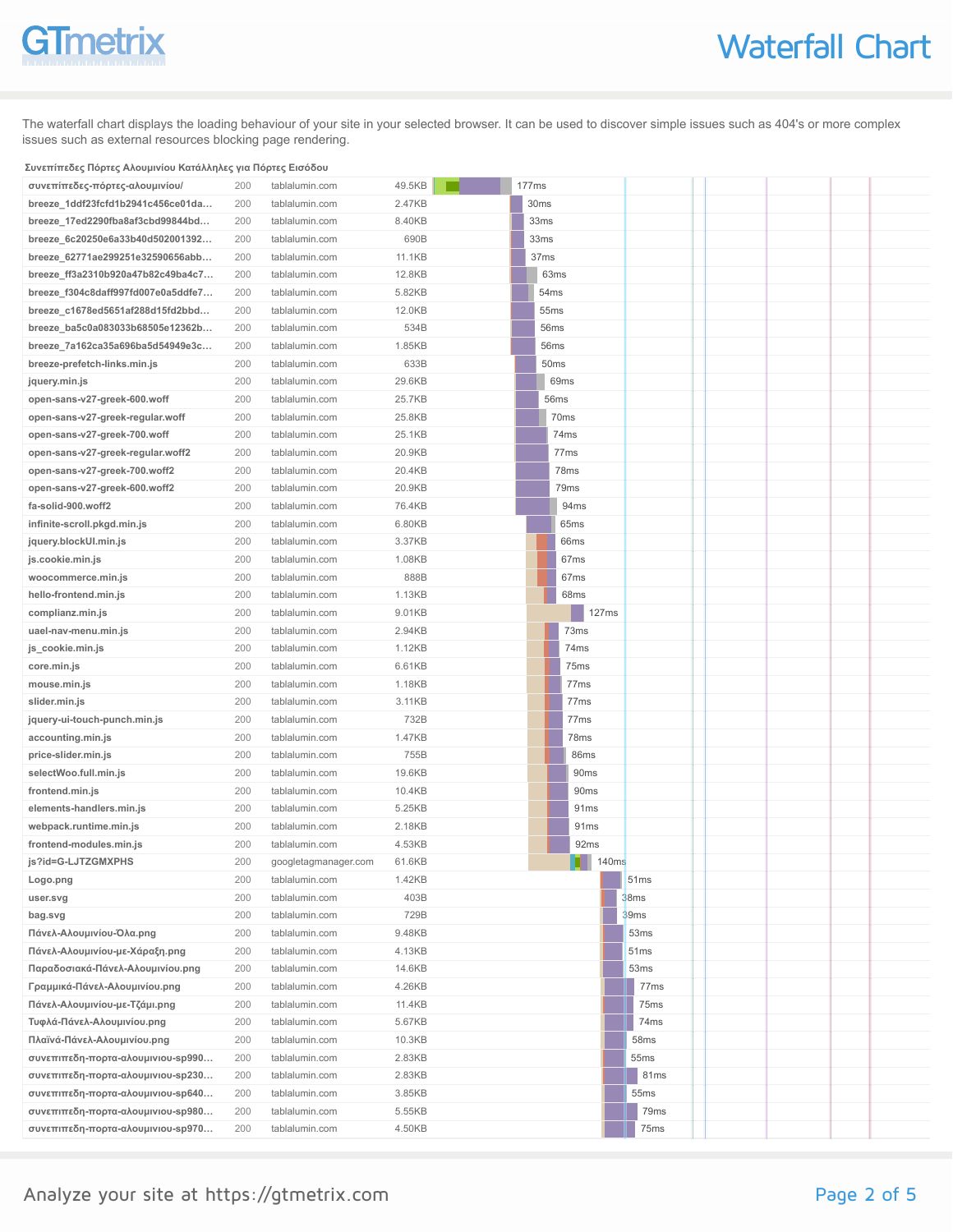| συνεπιπεδη-πορτα-αλουμινιου-sp960                 | 200 | tablalumin.com | 5.99KB                            | 74ms             |                  |                  |      |                  |
|---------------------------------------------------|-----|----------------|-----------------------------------|------------------|------------------|------------------|------|------------------|
| συνεπιπεδη-πορτα-αλουμινιου-sp900                 | 200 | tablalumin.com | 3.43KB                            | 59 <sub>ms</sub> |                  |                  |      |                  |
| συνεπιπεδη-πορτα-αλουμινιου-sp950                 | 200 | tablalumin.com | 4.69KB                            | 75ms             |                  |                  |      |                  |
| συνεπιπεδη-πορτα-αλουμινιου-sp940                 | 200 | tablalumin.com | 4.62KB                            | 57 <sub>ms</sub> |                  |                  |      |                  |
| συνεπιπεδη-πορτα-αλουμινιου-sp920                 | 200 | tablalumin.com | 3.36KB                            | 76ms             |                  |                  |      |                  |
| product-1.svg                                     | 200 | tablalumin.com | 671B                              |                  | 35ms             |                  |      |                  |
| group-svg.svg                                     | 200 | tablalumin.com | 828B                              |                  | 35ms             |                  |      |                  |
| headset.svg                                       | 200 | tablalumin.com | 913B                              |                  | 36ms             |                  |      |                  |
| Logo_white-1.png                                  | 200 | tablalumin.com | 1.44KB                            |                  | 57 <sub>ms</sub> |                  |      |                  |
| facebook-52.svg                                   | 200 | tablalumin.com | 696B                              |                  | 30 <sub>ms</sub> |                  |      |                  |
| linkedin.svg                                      | 200 | tablalumin.com | 803B                              |                  | 31ms             |                  |      |                  |
| Layer-24.png                                      | 200 | tablalumin.com | 8.25KB                            |                  | 35ms             |                  |      |                  |
| banner-1-optin.css?v=27                           | 200 | tablalumin.com | 3.04KB                            |                  |                  | 30 <sub>ms</sub> |      |                  |
| text-editor.289ae80d76f0c5abea44.bu               | 200 | tablalumin.com | 808B                              |                  |                  |                  | 27ms |                  |
| tabs.50864c9249aa8a87126a.bundle                  | 200 | tablalumin.com | 1.43KB                            |                  |                  |                  | 26ms |                  |
| Πόρτες-Αλουμινίου-Όλα.png                         | 200 | tablalumin.com | 7.55KB                            |                  |                  |                  |      | 56rns            |
| Πόρτες-Αλουμινίου.png                             | 200 | tablalumin.com | 7.77KB                            |                  |                  |                  |      | 91 <sub>ms</sub> |
| Πόρτες-Αλουμινίου-με-Πλαϊνό.png                   | 200 | tablalumin.com | 8.88KB                            |                  |                  |                  |      | 65 <sub>ms</sub> |
| Πόρτες-Αλουμινίου-Κουζίνας.png                    | 200 | tablalumin.com | 6.28KB                            |                  |                  |                  |      | '9ms             |
| Θωρακισμένες-πόρτες.png                           | 200 | tablalumin.com | 8.31KB                            |                  |                  |                  |      | 88ms             |
| Θωρακισμένες-πόρτες-με-επένδυση-                  | 200 | tablalumin.com | 5.71KB                            |                  |                  |                  |      | 89ms             |
| Θωρακισμένες-Πόρτες-με-Επένδυση-                  | 200 | tablalumin.com | 9.70KB                            |                  |                  |                  |      | 91 <sub>ms</sub> |
| Θωρακισμένες-Πόρτες-με-Επένδυση-                  | 200 | tablalumin.com | 9.06KB                            |                  |                  |                  |      | 93ms             |
| Κουφώματα-Αλουμινίου-Όλα.png                      | 200 | tablalumin.com | 4.06KB                            |                  |                  |                  |      | 65ms             |
| Ανοιγόμενα.png                                    | 200 | tablalumin.com | 9.10KB                            |                  |                  |                  |      | 79 <sub>ms</sub> |
| Συρόμενα-Επάλληλα.png                             | 200 | tablalumin.com | 10.6KB                            |                  |                  |                  |      | 73ms             |
| Συρόμενα-Χωνευτά.png                              | 200 | tablalumin.com | 6.51KB                            |                  |                  |                  |      | 75ms             |
| Παραδοσιακά-Κουφώματα-Αλουμινίο                   | 200 | tablalumin.com | 13.7KB                            |                  |                  |                  |      | 79 <sub>ms</sub> |
| Κάγκελα-Αλουμινίου-Τύπου-Inox.png                 | 200 | tablalumin.com | 12.0KB                            |                  |                  |                  |      | 30 <sub>ms</sub> |
| Ανοδιωμένα-Κάγκελα-Αλουμινίου.png                 | 200 | tablalumin.com | 3.89KB                            |                  |                  |                  |      | 84ms             |
| Εξαρτήματα-Καγκέλων-Αλουμινίου.png                | 200 | tablalumin.com | 10.1KB                            |                  |                  |                  |      | 72ms             |
| Προφίλ-Καγκέλων-Αλουμινίου.png                    | 200 | tablalumin.com | 13.8KB                            |                  |                  |                  |      | 68 <sub>ms</sub> |
| Πτυσσόμενα-Κάγκελα-Ασφαλείας.png                  | 200 | tablalumin.com | 9.67KB                            |                  |                  |                  |      | 82ms             |
| cropped-fav-1-150x150.jpg                         | 200 | tablalumin.com | 762B                              |                  |                  |                  |      | 68 <sub>ms</sub> |
| 774KB (1.94MB Uncompressed)<br><b>88 Requests</b> |     |                | Fully Loaded 976ms (Onload 888ms) |                  |                  |                  |      |                  |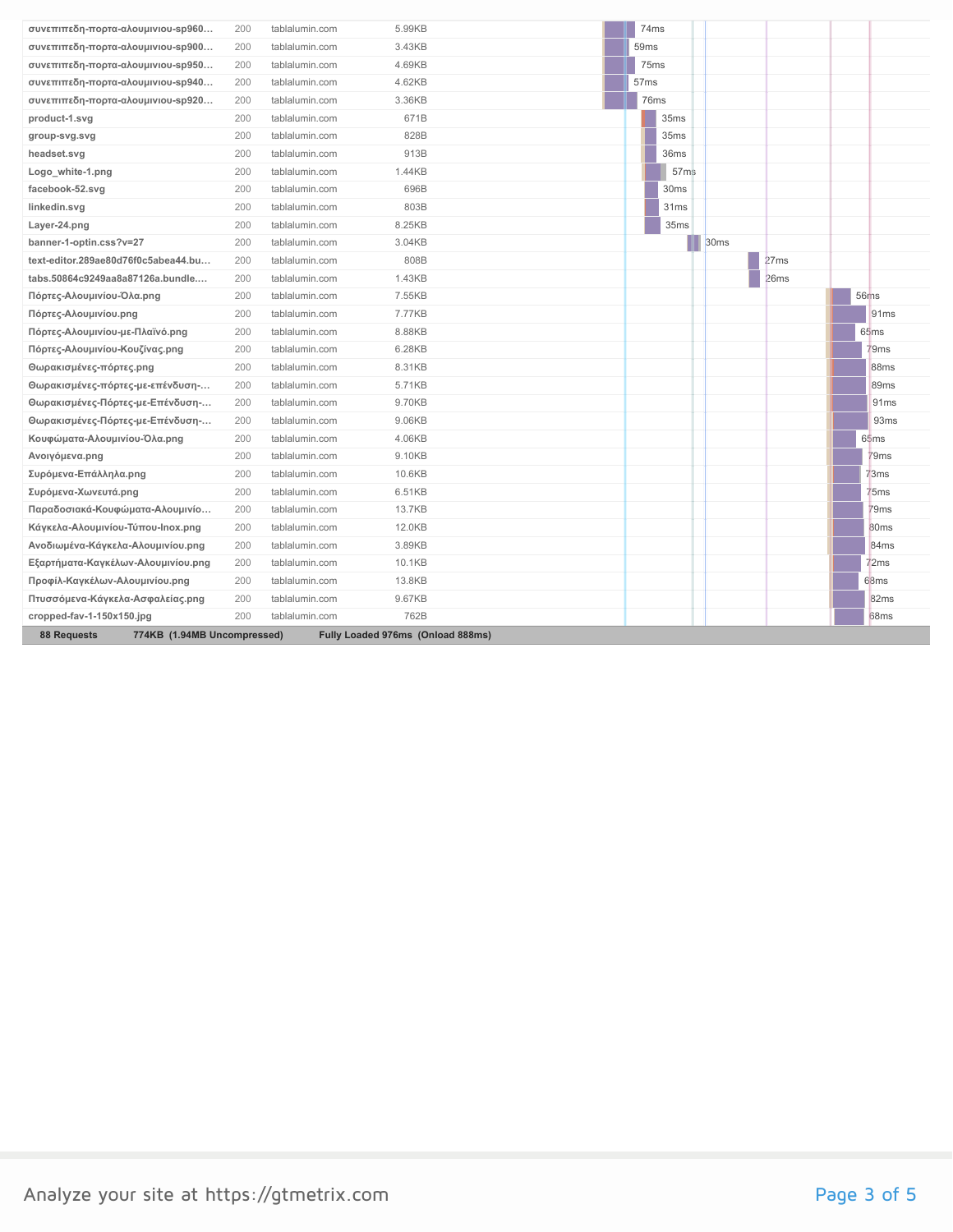## GTmetrix

#### **Performance**



How long it takes for the largest element of content (e.g. a hero image) to be painted on your page. A good user experience is 1.2s or less.

#### Browser Timings

| Redirect   | Oms   | Connect            | 61 <sub>ms</sub> | Backend      | 90 <sub>ms</sub> |
|------------|-------|--------------------|------------------|--------------|------------------|
| TFB        | 151ms | <b>First Paint</b> | 429ms            | DOM Int.     | 555ms            |
| DOM Loaded | 580ms | Onload             | 888ms            | Fully Loaded | 976ms            |

How much your page's layout shifts as it loads. A good

user experience is a score of 0.1 or less.

607ms

 $0.11$